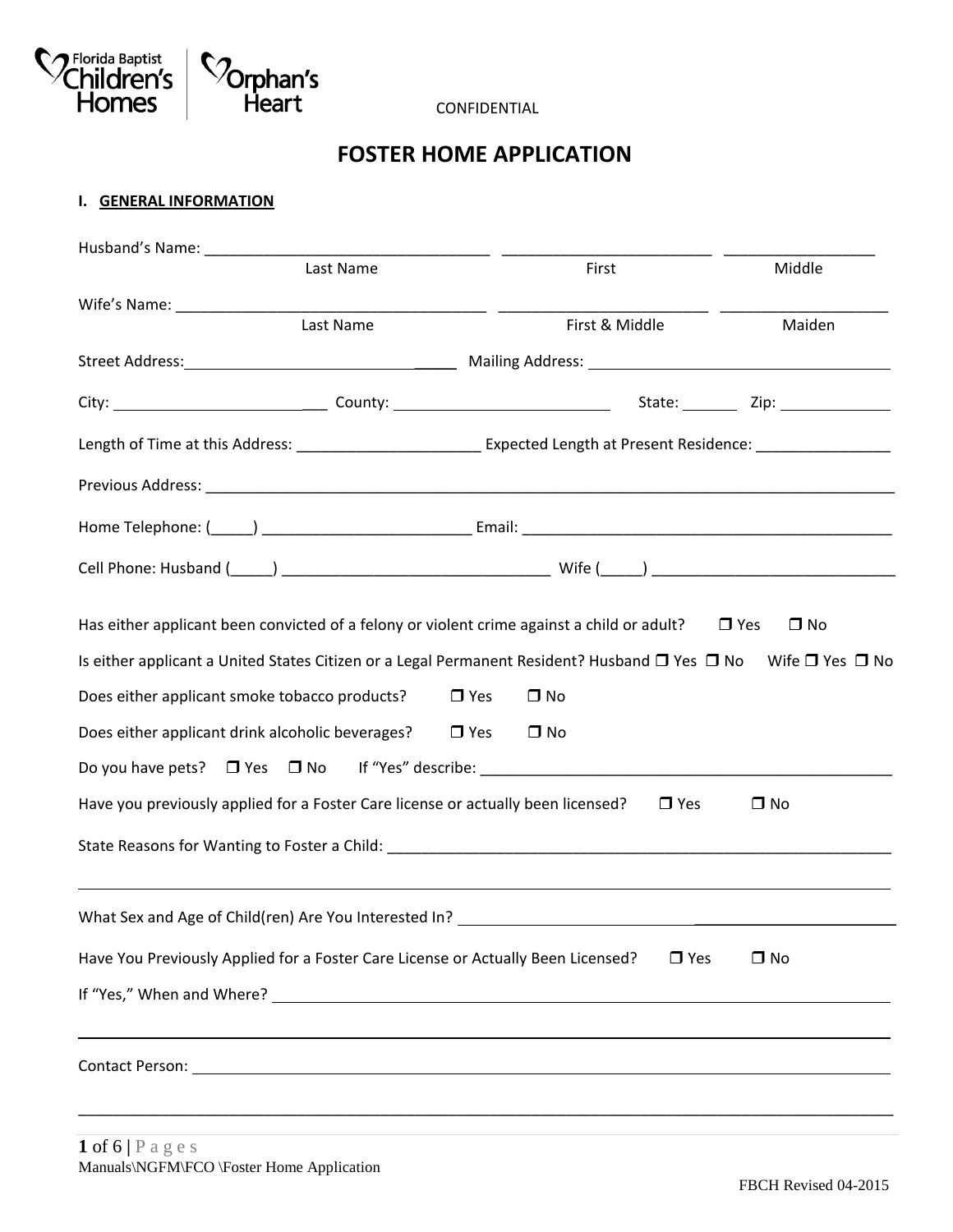# **II. SPIRITUAL INFORMATION**

|                                                                                     | $\Box$ No                                                                         |
|-------------------------------------------------------------------------------------|-----------------------------------------------------------------------------------|
|                                                                                     |                                                                                   |
|                                                                                     |                                                                                   |
| Are you active in this church's ministry? □ Yes □ No If "Yes," how? / If "No," why? |                                                                                   |
|                                                                                     |                                                                                   |
|                                                                                     |                                                                                   |
|                                                                                     |                                                                                   |
|                                                                                     |                                                                                   |
|                                                                                     | ,我们也不能在这里的人,我们也不能在这里的人,我们也不能在这里的人,我们也不能在这里的人,我们也不能在这里的人,我们也不能在这里的人,我们也不能在这里的人,我们也 |
| Briefly define your Christian lifestyle and your daily walk with God.               |                                                                                   |
|                                                                                     |                                                                                   |
|                                                                                     |                                                                                   |
|                                                                                     |                                                                                   |
|                                                                                     |                                                                                   |
|                                                                                     |                                                                                   |
|                                                                                     |                                                                                   |
|                                                                                     |                                                                                   |
|                                                                                     |                                                                                   |
|                                                                                     |                                                                                   |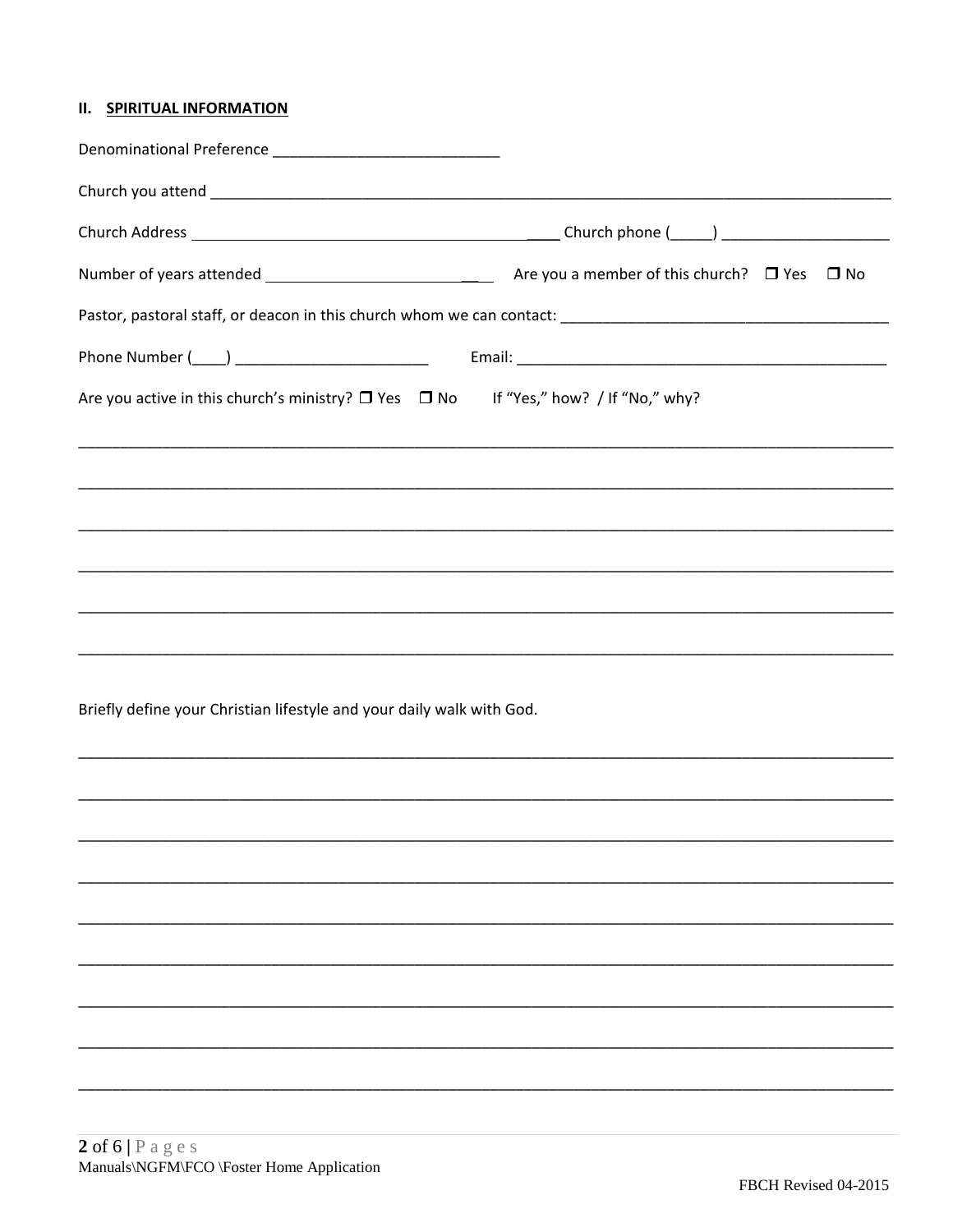| Briefly share your "salvation experience." |  |
|--------------------------------------------|--|
|                                            |  |
|                                            |  |
|                                            |  |
|                                            |  |
|                                            |  |
|                                            |  |
|                                            |  |
|                                            |  |
|                                            |  |
|                                            |  |
|                                            |  |
|                                            |  |
|                                            |  |
|                                            |  |
|                                            |  |
|                                            |  |
|                                            |  |
|                                            |  |
|                                            |  |
|                                            |  |
|                                            |  |
|                                            |  |
|                                            |  |
|                                            |  |
|                                            |  |
|                                            |  |
|                                            |  |
|                                            |  |
|                                            |  |
|                                            |  |
|                                            |  |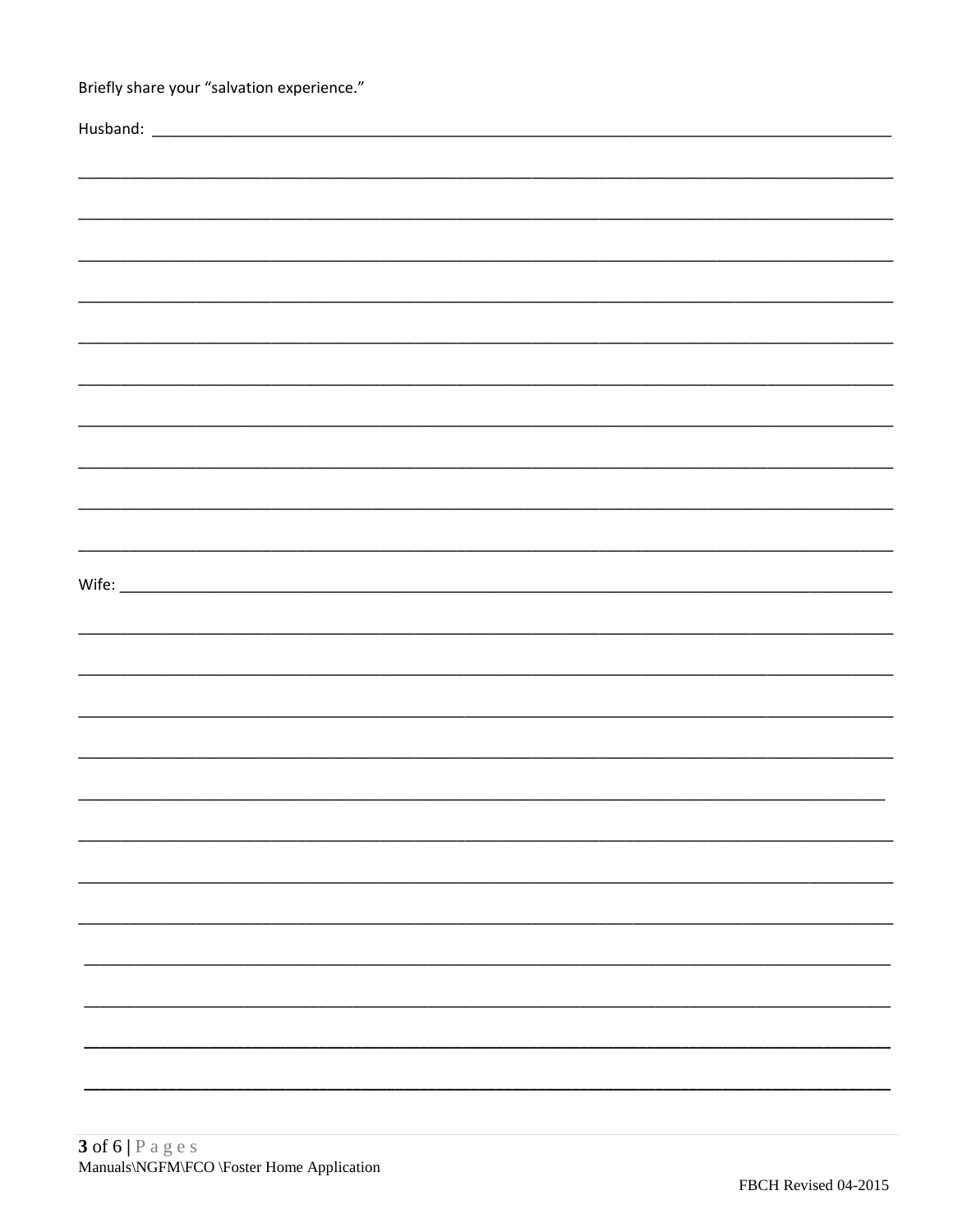# **III. FAMILY INFORMATION** – List all others also living in the home. (Please use back of form if necessary)

|                                                                                                                | Husband | Wife                            | Child |  |
|----------------------------------------------------------------------------------------------------------------|---------|---------------------------------|-------|--|
| Name                                                                                                           |         |                                 |       |  |
| Date of Birth                                                                                                  |         |                                 |       |  |
| <b>Birth Place</b>                                                                                             |         |                                 |       |  |
| Place of Church Membership                                                                                     |         |                                 |       |  |
| Years of Education Completed                                                                                   |         |                                 |       |  |
| School/Grade/Occupation                                                                                        |         |                                 |       |  |
| <b>Marital Status</b>                                                                                          |         |                                 |       |  |
| IV.<br><b>MARITAL HISTORY:</b>                                                                                 |         |                                 |       |  |
| Date of Marriage: _____________________                                                                        |         |                                 |       |  |
|                                                                                                                |         | County: _______________________ |       |  |
| Has Either Spouse Had a Previous Marriage? Husband: ___________________________Wife: _________________________ |         |                                 |       |  |
| ,我们也不会有什么。""我们的人,我们也不会有什么?""我们的人,我们也不会有什么?""我们的人,我们也不会有什么?""我们的人,我们也不会有什么?""我们的人                               |         |                                 |       |  |
| ,我们也不会有什么。""我们的人,我们也不会有什么?""我们的人,我们也不会有什么?""我们的人,我们也不会有什么?""我们的人,我们也不会有什么?""我们的人                               |         |                                 |       |  |
|                                                                                                                |         |                                 |       |  |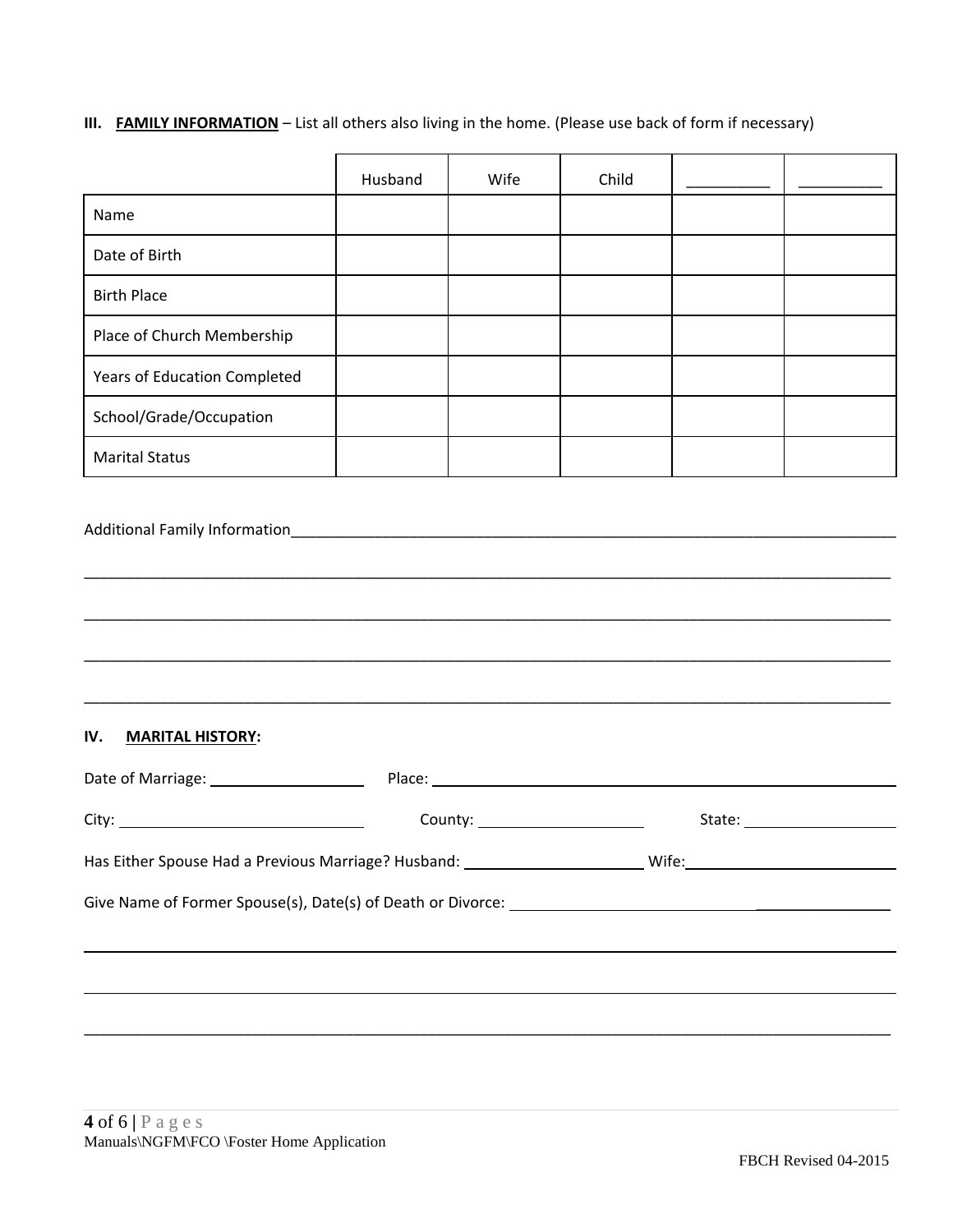Children of Previous Marriage(s) (Give Name, Age and Address):

## **V. EMPLOYMENT HISTORY/FINANCES**

| Husband:                                | Wife:                                   |
|-----------------------------------------|-----------------------------------------|
|                                         |                                         |
|                                         |                                         |
| Telephone: $($ )                        |                                         |
|                                         |                                         |
|                                         |                                         |
|                                         |                                         |
|                                         |                                         |
| Part Time $\square$ Full Time $\square$ | Part Time $\square$ Full Time $\square$ |
|                                         |                                         |

### **VI. REFERENCES**

Please list three persons other than relatives who know your family life.

| Name    | Address | Telephone |
|---------|---------|-----------|
| 1<br>ᅩ. |         |           |
| 2.      |         |           |
| 3.      |         |           |